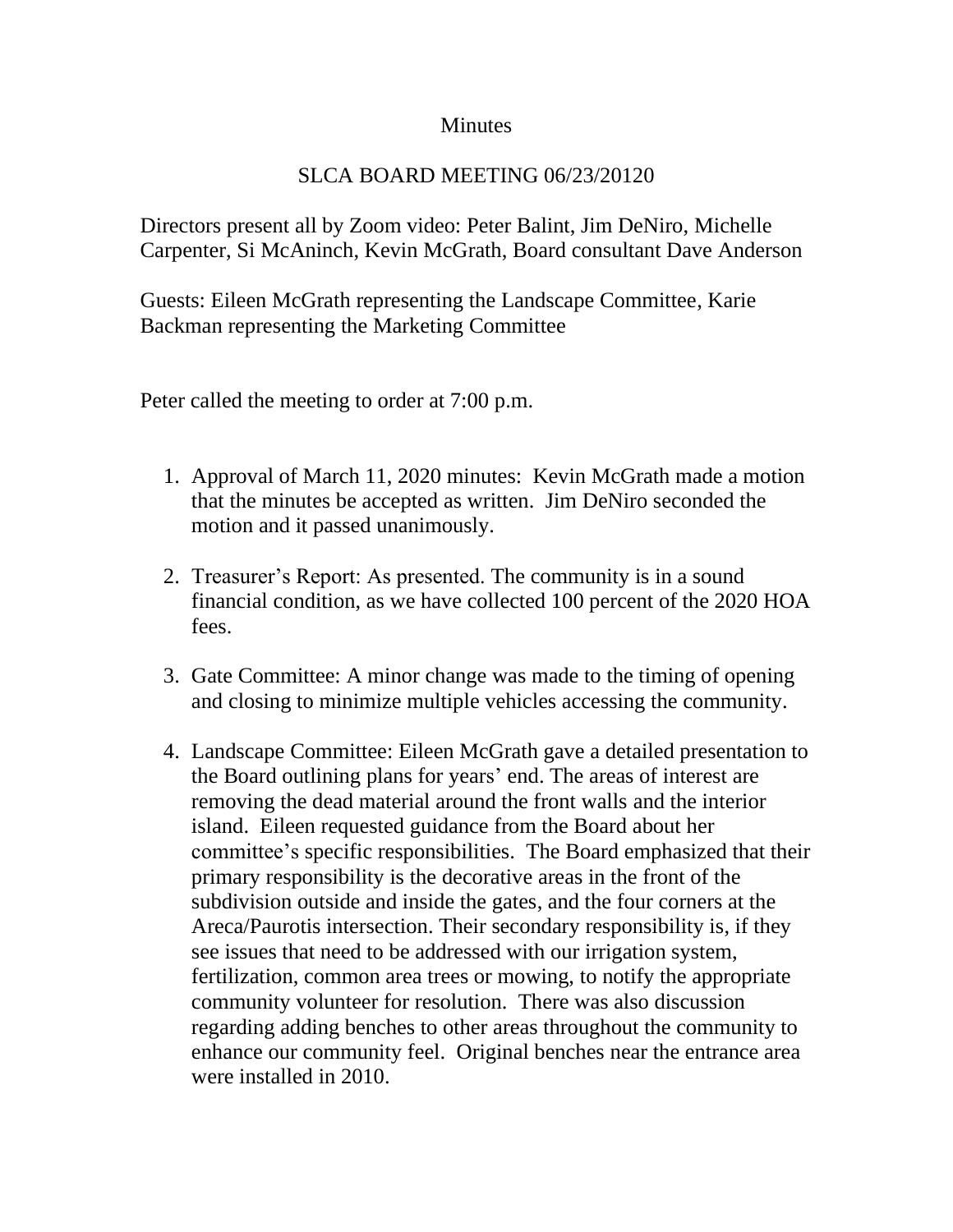- 5. ARC Committee: Only two requests were made since the last meeting and both were approved.
- 6. Social Committee: No scheduled events except for the December Holiday Party at Heritage Oaks Country Club.
- 7. Community oak tree trimming proposal: Kevin McGrath and Peter Balint conducted an inventory of all homeowners' street oak trees that would possibly be maintained by the association starting in 2021. They identified 302 street oak trees. The goal this year is to have all homeowners comply of community standards making sure they are trimmed to a height of 16 feet over the roadways and 10 feet over sidewalks. Also, due to the COVID-19 virus, the April 2020 biannual inspection was cancelled. The Board decided to send out a reminder email to residents emphasizing the need to maintain their property according to community standards.
- 8. Sidewalk repairs: Previously 56 areas were identified to be repaired. At the last inspection 186 areas were found to need repair. This work was completed for \$800 by grinding these areas to eliminate trip hazards. Four 5 foot by 5 foot sidewalk areas need to be replaced at a cost of \$1,000. There is a possibility that tree roots running near and under the sidewalk may need to be cut to complete this work. The homeowner will be notified if this needs to be done.
- 9. New Marketing Committee: Kevin McGrath and Karie Backman made presentations to the Board. Three areas of concern were discussed. The first is the need to update our website. Rene' North is working on this project. The second is wall signage at the community entrance. Vendors and ideas will be collected for presentation at future meetings with the goal of having plan ready for the annual HOA meeting in December. The third area of concern is securing the perimeter of the subdivision to enhance security and quiet enjoyment by community members.
- 10.Securing the perimeter of Serenoa Lakes: Because of development to the south there was discussion about securing the perimeter of the subdivision with fencing and/or a wall. Peter Balint reported that he has formed a committee to explore options. The Committee members are Joe McCarthy, Kevin McGrath and Shawn Leins.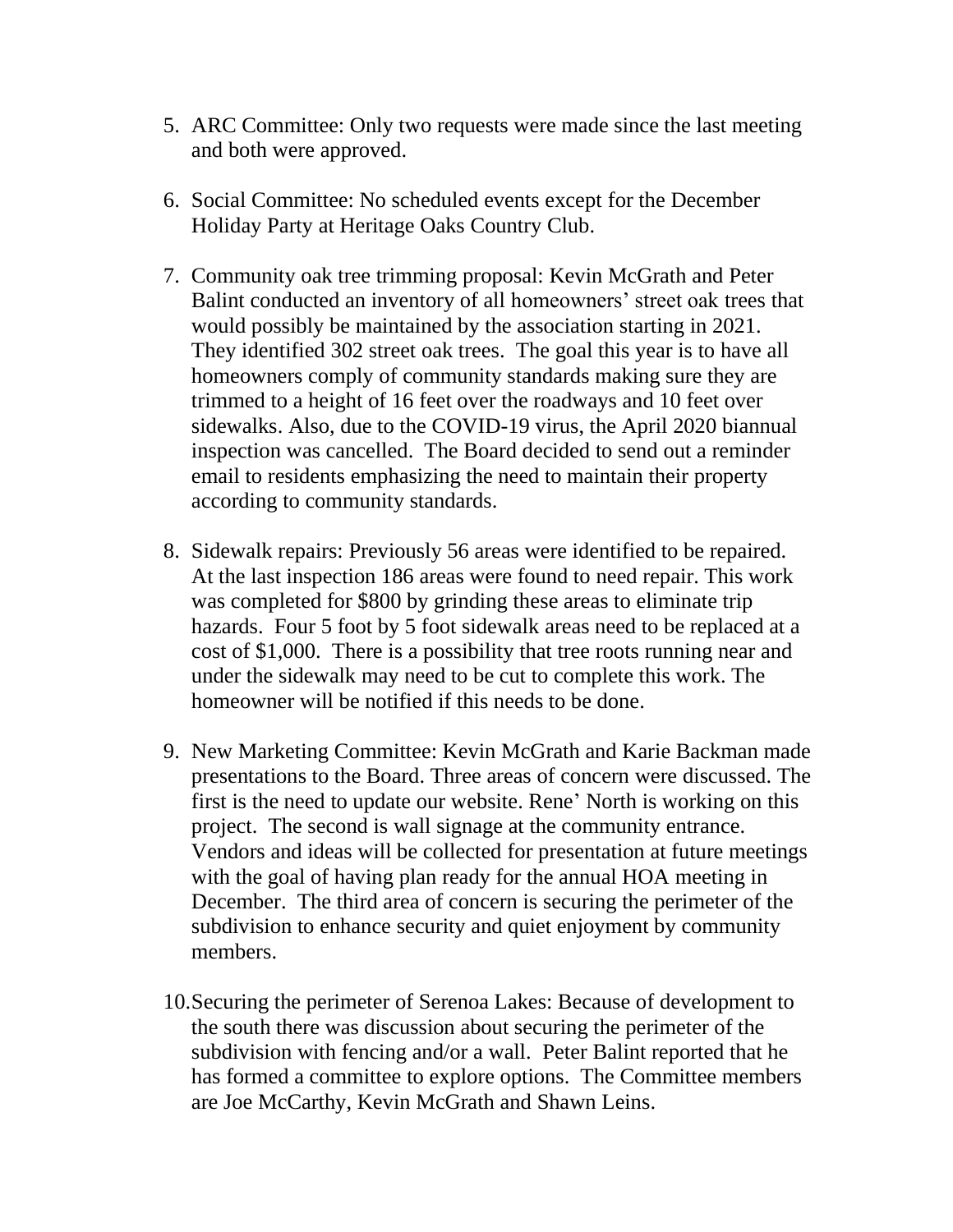## 11.Report from Board Consultant:

- 1. Dave Anderson has completed an update of the SLCA Rules and Regulations to incorporate changes that have been made through the last few years. Kevin McGrath made a motion to adopt the document, as submitted. Jim DeNiro seconded the motion and it passed unanimously.
- 2. He updated the Board on several Grand Park construction related matters:
	- a. They have agreed to plug the hole they made to the north lake control box that was done to fill the north lake.
	- b. He asked the construction group to close the gap in the berm across from Cabbage Palm so that it runs continuously and connects to the existing berm on the north end. He received a favorable reply to this request.
	- c. We have observed several construction workers private vehicles and at least one vendor driving well in excess of the speed limit on Ibis Street. The construction workers have been notified about the speeding issue by some of their workers and all have been told to drive responsibly. They encouraged us to contact the sheriff for enforcement measures. Based on this report, Dave will contact the Sheriff's office to request patrolling Ibis Street for speeders.
- 3. On June 2nd, Dave participated in a virtual Neighborhood Workshop on the Strazzerra Village Planned Development (SVPD). Pat Neal Properties is directly involved in this development project. The following key points were provided:
	- Pat Neal is requesting up to 1,021 dwelling units to be built on 439+ acres of land, with a 2.32 dwelling unit per acre ratio, expected to take at least 10 years to build out
	- A minimum of five housing types, with two neighborhoods